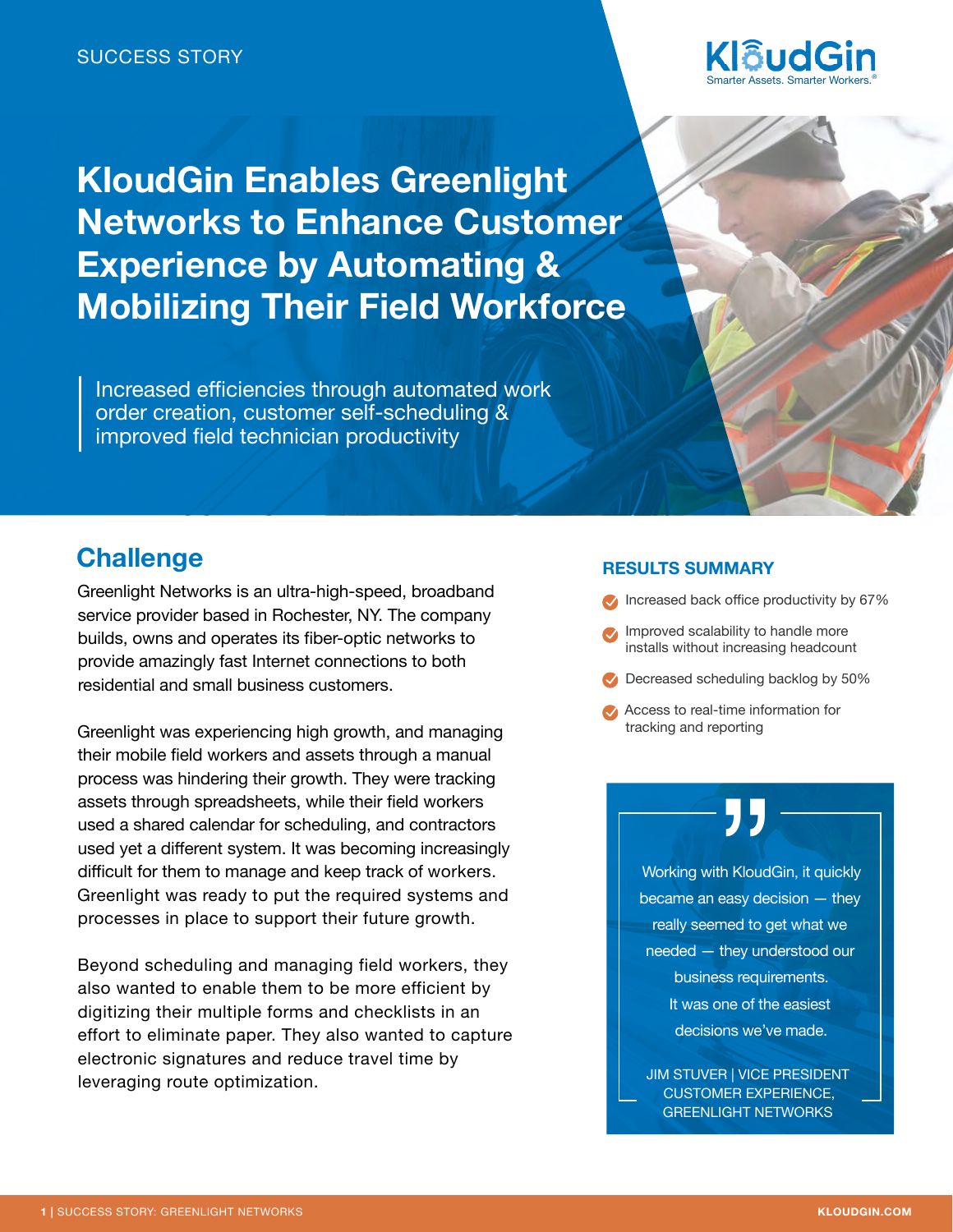# **Solution**

Greenlight Networks began looking for a full-service cloud platform provider for a telecom workforce management system to increase efficiencies in scheduling appointments, routing work orders, assigning field personnel, and improving communications with their customers. Their selected solution also required a flexible field crew mobile app; full integration with IDI CostGuard, their billing and customer care software; and the ability to handle telecom industry specific nuances like fiber, drop and other complex workflows.

Greenlight conducted an initial evaluation with product demonstrations from several field service management vendors — these were quickly narrowed down to KloudGin and one other solution provider.

KloudGin provided the functionality they needed to increase efficiencies in scheduling and automating work order creation. KloudGin's Connected Customer app provided the customer portal they required for selfscheduling install appointments and real-time technician communication. The KloudGin Mobile App will enable their field techs, to use digitized forms and checklists, time tracking, and have real-time GPS and Geofencing capabilities.

Greenlight Networks wanted their two step order creation process to be automated from the time the customer requested the service, to completion of the drop, to scheduling the install with the customer. With KloudGin Field Service Suite, this process is now fully automated.

KloudGin also met Greenlight's requirements for tracking operations through the easy-to-use dashboards showing status of service orders, customer notifications and integration issues.

### **SOLUTION SUMMARY**

- KloudGin Field Service Suite & Mobile App
- KloudGin Connected Customer App
- Integration with IDI CostGuard

## **WHY GREENLIGHT CHOSE KLOUDGIN**

- Easy to use by field tech on mobile with offline GPS tracking
- $\blacktriangleright$  Industry expertise with scheduling, route optimization and time clocking
- Executive reporting & dashboards

From a back-office perspective, including supervisors, we've increased our productivity just through normal growth by about 67%, while adding very little headcount. The scalability has really been big for us — being able to manage our field workflows and the real-time information we get back. With KloudGin, I can see what installs were done, what drops were dropped, and what areas they were in. We have a lot more real-time information available today. J<br>cluding<br>wth by<br>een bi

JIM STUVER | VICE PRESIDENT CUSTOMER EXPERIENCE, GREENLIGHT NETWORKS